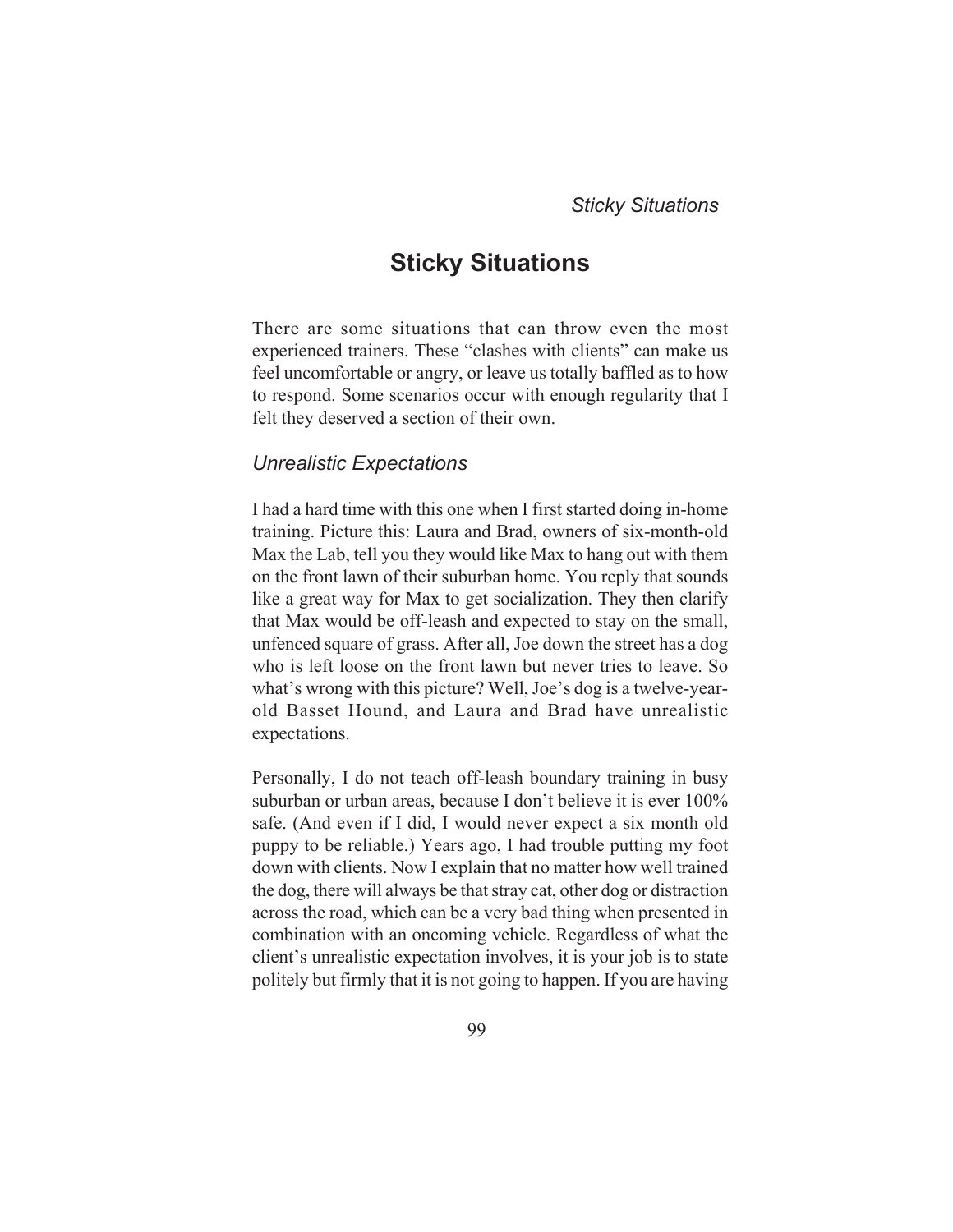# *It's Not the Dogs, It's the People!*

a difficult time of it, hang in there. With experience comes confidence. It gets easier.

# *Clouded Perceptions*

Closely related to unrealistic expectations, clouded perceptions involve the client not seeing the dog's behavior clearly. This can take many forms. Some clients are convinced their dog is "just plain bad" or "stubborn". They cannot get the dog to listen to them, so it must be "defiant". (This particular form of clouded perception also includes being anthropomorphic.) Others have rescued dogs and attribute everything the dog does to having been "abused". The fact is, plenty of rescued dogs were never abused; mostly, they were neglected and/or poorly socialized. But the kind person who took the dog in is now overly lax with the "poor thing," so the training is lax as well.

Whatever the clouded perception, you can certainly give a brief explanation of what the reality is—but talk alone is not likely to change the person's mind. It will not help to simply say, "Sarah, it's unlikely that Shadow has been hit and that's why he won't come when you call." Show, don't tell. Once you get Shadow running joyfully to you when called, it will be hard for Sarah to argue that he can not do it. Once the "stubborn" dog is doing better, it will become apparent the dog is not so stubborn after all. Be sure clients see the dog's success, and shape them gradually away from clouded perceptions.

If the perception is harmless and makes the owner feel better, you might want to keep quiet. While it is important to correct the perception that four-month-old Zara is nippy rather than aggressive, letting Rosie believe that Jax loves her more than he does her husband (despite indications to the contrary) is harmless.